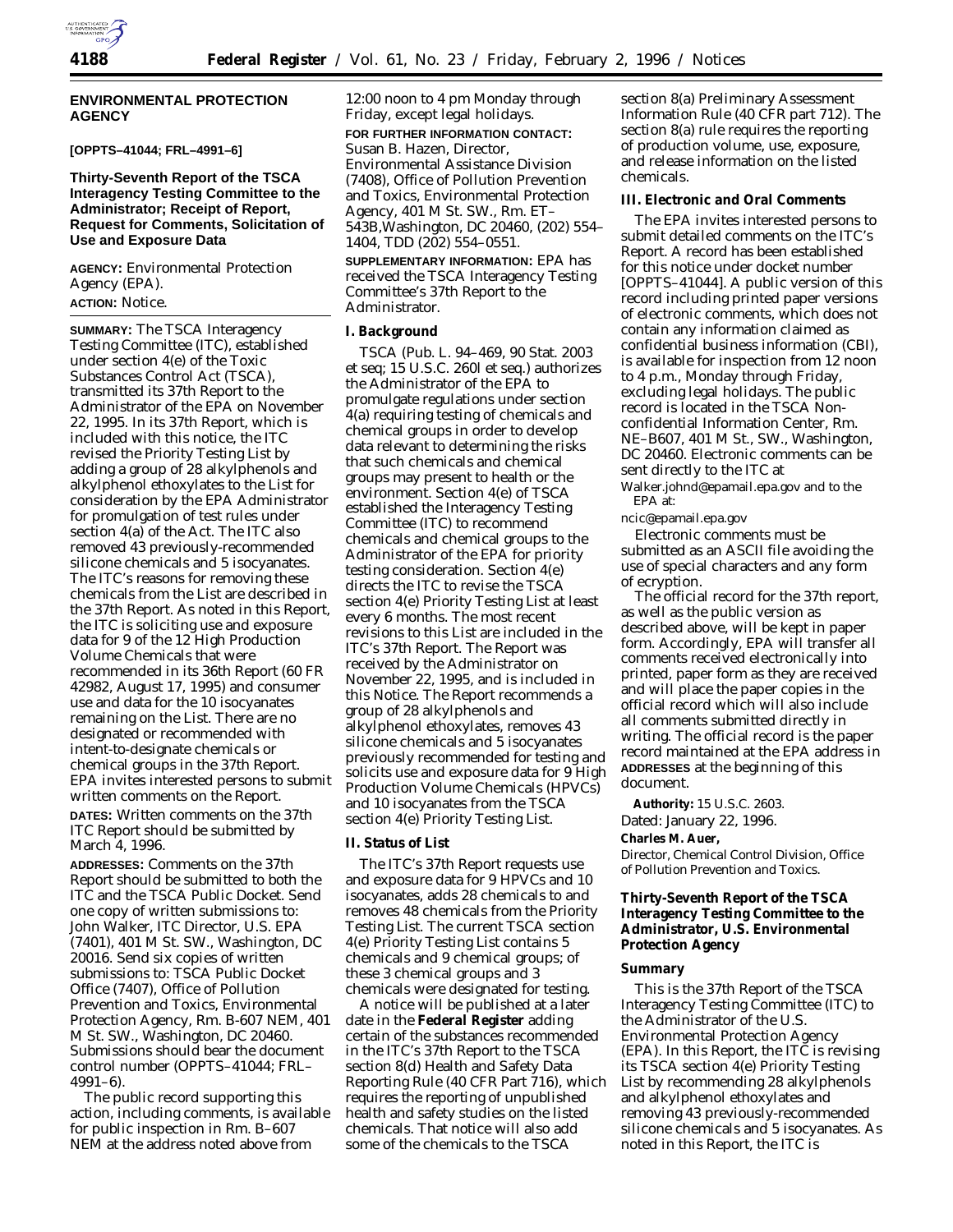soliciting use and exposure data for 9 of the 12 High Production Volume Chemicals that were recommended in its 36th Report (60 FR 42982, August 17,

1995) and consumer use and exposure data for the 10 isocyanates remaining on the *List*. Comments on this Report should be submitted both to the ITC and

the TSCA Public Docket. The revised TSCA section 4(e) *Priority Testing List* follows as Table 1.

| 26<br>May 1990   <br>Recommended with intent-to-designate.<br>27<br>Recommended with intent-to-designate.<br>November 1990<br>28<br>May 1991<br>Designated.                                                                                                                                                                                                                                                                                                                                                                                                                                                                                                       |  |
|-------------------------------------------------------------------------------------------------------------------------------------------------------------------------------------------------------------------------------------------------------------------------------------------------------------------------------------------------------------------------------------------------------------------------------------------------------------------------------------------------------------------------------------------------------------------------------------------------------------------------------------------------------------------|--|
| 28<br>Designated.<br>10 Alkyl-, bromo-, chloro-, hydroxymethyl diaryl ethers<br>Recommended.<br>29<br>November 1991<br>30<br>Recommended.<br>May 1992   <br>31<br>Designated.<br>January 1993<br>May 1993  32 Chemicals with insufficient dermal absorption data<br>32<br>Designated.<br>Designated.<br>34<br>May 1994   <br>Recommended.<br>34<br>May 1994<br>34<br>May 1994   <br>Recommended.<br>24 Chemicals with insufficient dermal absorption data<br>35<br>November 1994<br>Designated.<br>12 High Production Volume Chemicals<br>36<br>Recommended.<br>May 1995   <br>28 Alkylphenols and alkylphenol ethoxylates<br>37<br>November 1995<br>Recommended. |  |

#### **I. Background**

The TSCA Interagency Testing Committee (ITC) was established by section 4(e) of the Toxic Substances Control Act (TSCA) ''to make recommendations to the Administrator respecting the chemical substances and mixtures to which the Administrator should give priority consideration for the promulgation of a rule for testing under section 4(a).... At least every 6 months..., the Committee shall make such revisions in the *List* as it determines to be necessary and to transmit them to the Administrator together with the Committee's reasons for the revisions'' (Pub. L. 94–469, 90 Stat. 2003 et seq., 15 U.S.C. 2601 et seq.). Since its creation in 1976, the ITC has submitted 36 semi-annual Reports to the EPA Administrator transmitting the *Priority Testing List* and its

revisions. These Reports have been published in the **Federal Register** and are also available from the ITC. The ITC meets monthly and produces its revisions of the *List* with the help of staff and technical contract support provided by EPA. ITC membership and support personnel are listed at the end of this Report.

Following receipt of the ITC's Report and the addition of chemicals to the *Priority Testing List*, EPA's Office of Pollution Prevention and Toxics adds new chemicals from the *List* to TSCA section 8(a) and 8(d) rules that require manufacturers and importers of these chemicals to submit TSCA section 8(a) production and exposure data and manufacturers, importers and processors of the listed chemicals to submit TSCA section 8(d) health and safety studies within 60 days of the rule's effective date. The submissions

are indexed and maintained by EPA. The ITC reviews the TSCA section 8(a) and 8(d) information and other available data on chemicals and chemical groups (e.g., TSCA section 8(e) ''substantial risk'' studies, ''For Your Information'' (FYI) submissions to EPA, and published papers) to determine if revisions to the *List* are necessary. Revisions can include changing a general recommendation to a specific designation for testing action by the EPA Administrator within 12 months, modifying the recommended testing, or removing the chemical or chemical group from the *List*.

**II. Revisions to the TSCA Section 4(e) Priority Testing List**

Revisions to the TSCA section 4(e) *Priority Testing List* are summarized in Table 2.

## TABLE 2.—REVISIONS TO THE TSCA SECTION 4(E) PRIORITY TESTING LIST

| CAS No.       | <b>Chemical Name</b>                          | Action      | Date  |
|---------------|-----------------------------------------------|-------------|-------|
|               | Alkylphenols and alkylphenol ethoxylates      | Recommended | 11/95 |
|               | <b>Butylphenols</b>                           |             |       |
| $88 - 18 - 6$ | 2-tert-Butylphenola                           |             |       |
| $98 - 54 - 4$ | 4-tert-Butylphenola.                          |             |       |
| $99 - 71 - 8$ | 4-sec-Butylphenola.                           |             |       |
| 1638-22-8     | 4-n-Butylphenolb.                             |             |       |
| 3180-09-4     | 2-Butylphenolb.                               |             |       |
| 27178-34-3    | tert-Butylphenol (mixed isomers) <sup>b</sup> |             |       |
| 31195-95-6    | Isobutylphenol (mixed isomers) <sup>b</sup>   |             |       |
|               | <b>Pentylphenols</b>                          |             |       |
| $80 - 46 - 6$ | 4-tert-Pentylphenola                          |             |       |
|               | $94 - 06 - 4$   4-(1-Methylbutyl)phenolb      |             |       |
|               | 14938-35-3 $\vert$ 4-Pentylphenolb            |             |       |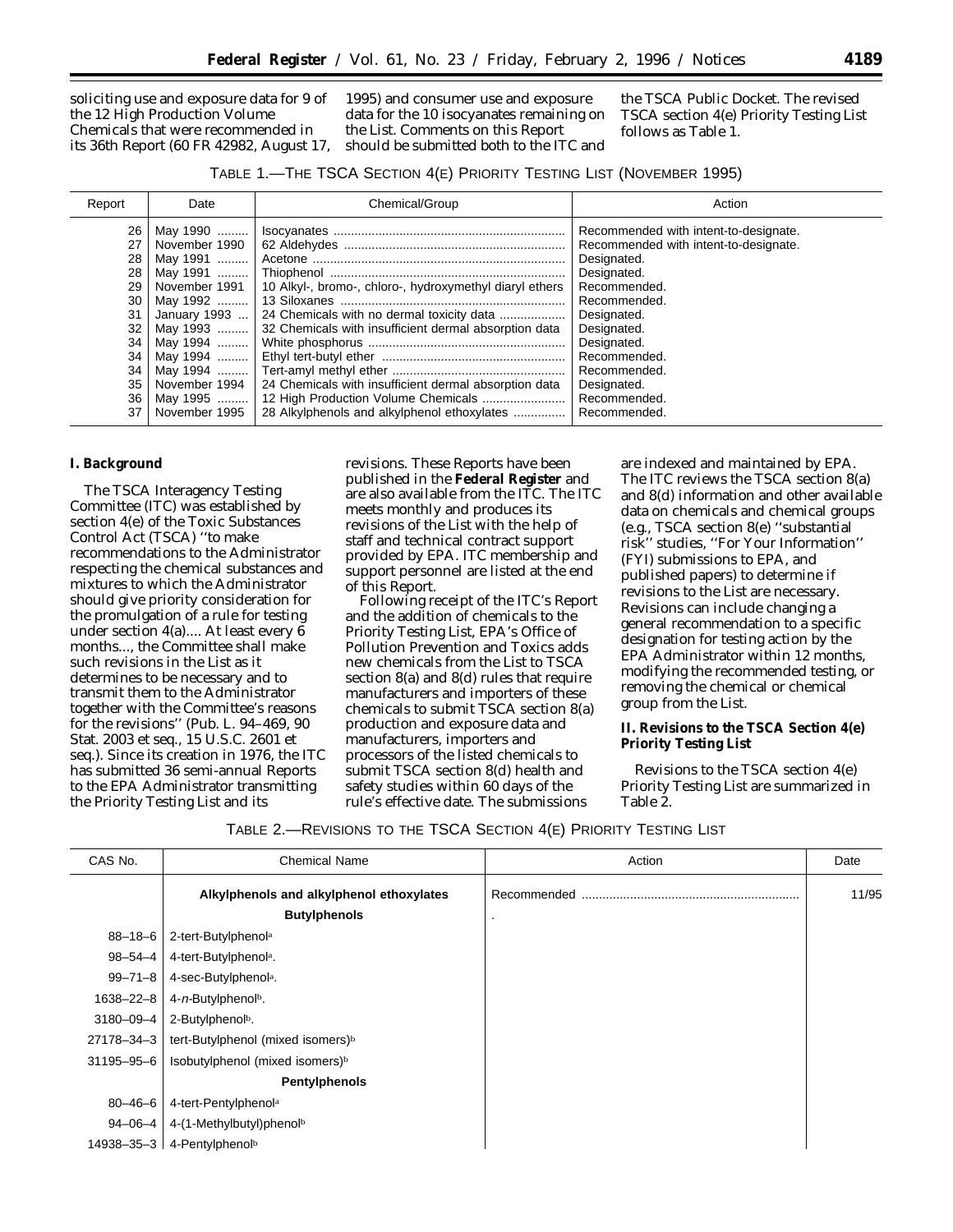# TABLE 2.—REVISIONS TO THE TSCA SECTION 4(E) PRIORITY TESTING LIST—Continued

| CAS No.         | <b>Chemical Name</b>                                                           | Action                                  | Date  |
|-----------------|--------------------------------------------------------------------------------|-----------------------------------------|-------|
|                 | <b>Octylphenols</b>                                                            |                                         |       |
| $949 - 13 - 3$  | 2-Octylphenolb                                                                 |                                         |       |
| 1806-26-4       | 4-Octylphenol <sup>b</sup>                                                     |                                         |       |
| 3884-95-5       | 2-(1,1,3,3-Tetramethylbutyl)phenolb                                            |                                         |       |
| 27193-28-8      | (1,1,3,3-Tetramethylbutyl)phenol (mixed isomers)a,c                            |                                         |       |
| 1322-69-6       |                                                                                |                                         |       |
| 29932-96-5      |                                                                                |                                         |       |
| 30105-54-5      |                                                                                |                                         |       |
| 62744-41-6      |                                                                                |                                         |       |
| 27985-70-2      | (1-Methylheptyl)phenol (mixed isomers) <sup>b</sup>                            |                                         |       |
| 54932-78-4      | 4-(2,2,3,3-Tetramethylbutyl)phenolb                                            |                                         |       |
|                 | Nonylphenols                                                                   |                                         |       |
| $104 - 40 - 5$  | 4-Nonylphenolb                                                                 |                                         |       |
| 11066-49-2      | Isononylphenol (mixed isomers) <sup>b</sup>                                    |                                         |       |
| 17404-66-9      | 4-(1-Methyloctyl)phenolb                                                       |                                         |       |
| 25154-52-3      | Nonylphenol (mixed isomers)a,c                                                 |                                         |       |
| 1300-16-9       |                                                                                |                                         |       |
| 84852-15-3      | Branched 4-nonylphenol (mixed isomers) <sup>a</sup>                            |                                         |       |
|                 | Dodecylphenols                                                                 |                                         |       |
| $104 - 43 - 8$  | 4-Dodecylphenolb                                                               |                                         |       |
| 27193-86-8      | Dodecylphenol (mixed isomers)a,c                                               |                                         |       |
| $1331 - 57 - 3$ |                                                                                |                                         |       |
|                 | Octylphenol ethoxylates                                                        |                                         |       |
| 2315-66-4       | Decaethylene glycol 4-isooctylphenyl ether <sup>b</sup>                        |                                         |       |
| 2497-58-7       | Hexaethylene glycol 4-isooctylphenyl ether <sup>b</sup>                        |                                         |       |
| $9002 - 93 - 1$ | Polyethylene glycol 4-(tert-octyl)phenyl ether <sup>b</sup>                    |                                         |       |
| $9036 - 19 - 5$ | Polyethylene glycol mono(octyl)phenyl ether <sup>b</sup>                       |                                         |       |
| 68987-90-6      | Poly(oxy-1,2-ethanediyl), α-(octylphenyl)-ω-hydroxy-,<br>branched <sup>a</sup> |                                         |       |
|                 | <b>Silicone Chemicals</b>                                                      | Remove previously recommended chemicals | 11/95 |
| $107 - 50 - 6$  | Tetradecamethylcyloheptasiloxane                                               |                                         |       |
| $107 - 52 - 8$  | Tetradecamethylhexasiloxane                                                    |                                         |       |
| $107 - 53 - 9$  | Tetracosamethylundecasiloxane                                                  |                                         |       |
| $541 - 01 - 5$  | Hexadecamethylheptasiloxane                                                    |                                         |       |
| $541 - 05 - 9$  | Hexamethylcyclotrisiloxane                                                     |                                         |       |
| $546 - 56 - 5$  | Octaphenylcyclotetrasiloxane                                                   |                                         |       |
| $556 - 68 - 3$  | Hexadecamethylcyclooctasiloxane                                                |                                         |       |
| 556-69-4        | Octadecamethyloctasiloxane                                                     |                                         |       |
| $556 - 70 - 7$  | Docosamethyldecasiloxane                                                       |                                         |       |
| $556 - 71 - 8$  | Octadecamethylcyclononasiloxane                                                |                                         |       |
| $999 - 97 - 3$  | Hexamethyldisilazane                                                           |                                         |       |
| 2370-88-9       | Tetramethylcyclotetrasiloxane                                                  |                                         |       |
| $2374 - 14 - 3$ | Trifluoropropylmethylcyclotrisiloxane                                          |                                         |       |
| $2471 - 08 - 1$ | Hexacosamethyldodecasiloxane                                                   |                                         |       |
| 2471-09-2       | Octacosamethyltridecasiloxane                                                  |                                         |       |
| $2471 - 10 - 5$ | Triacontamethyltetradecasiloxane                                               |                                         |       |
| $2471 - 11 - 6$ | Dotriacontmethylpentadecasiloxane                                              |                                         |       |
| 2554-06-5       | Methylvinylcyclosiloxane                                                       |                                         |       |
| 2627-95-4       | Tetramethyldivinyldisiloxane                                                   |                                         |       |
|                 | 2652-13-3   Eicosamethylnonasiloxane                                           |                                         |       |

Ξ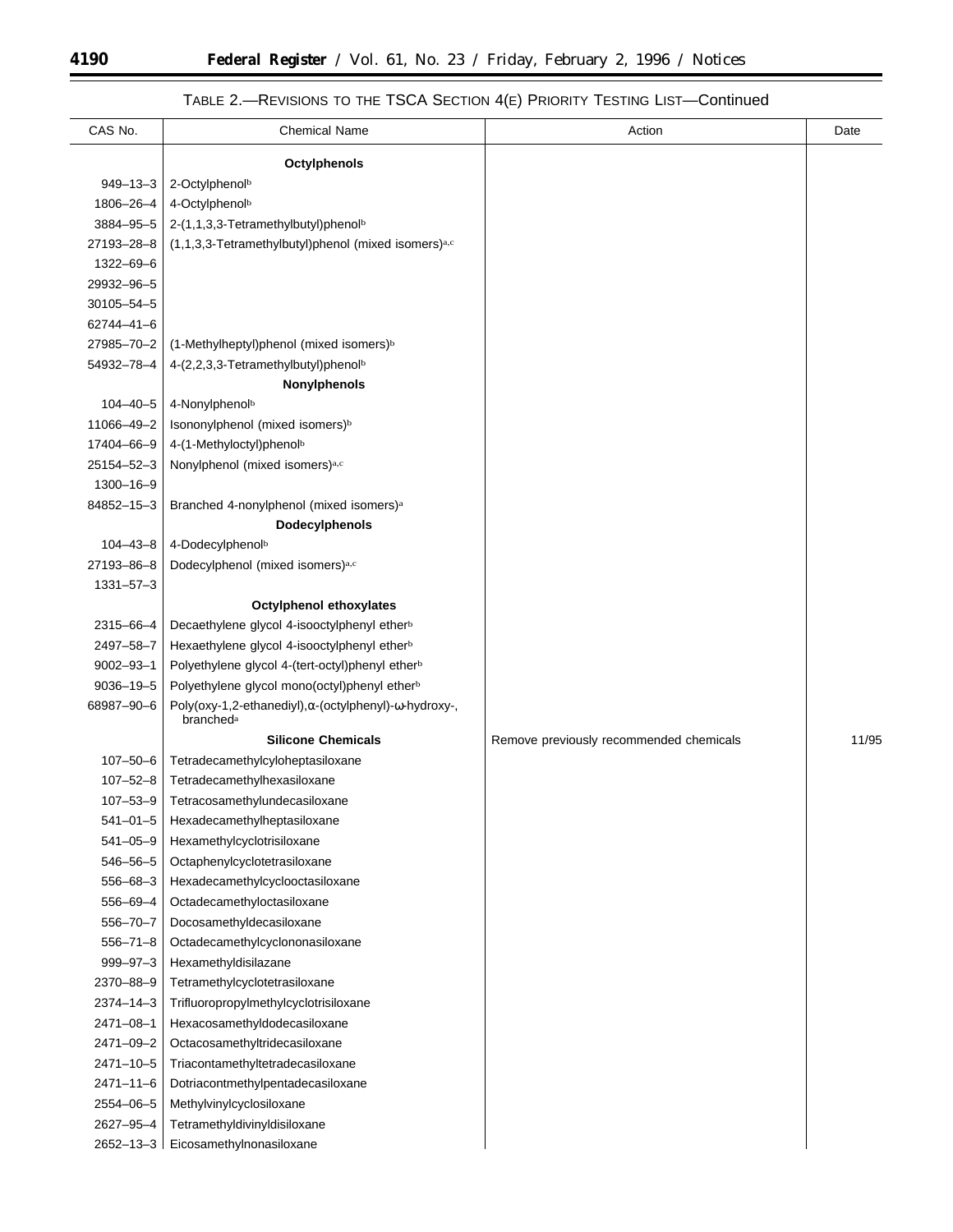#### TABLE 2.—REVISIONS TO THE TSCA SECTION 4(E) PRIORITY TESTING LIST—Continued

| CAS No.<br><b>Chemical Name</b><br>Action<br>$9004 - 73 - 3$<br>Methylpolysiloxane<br>$9006 - 65 - 9$<br>Dimethicone<br>$9016 - 00 - 6$<br>Polydimethylsiloxane<br>18766-38-6<br>Docosamethylcycloundecasiloxane<br>18772-36-6<br>Eicosamethylcyclodecasiloxane<br>18844-04-7<br>Hexatriacontamethylheptadecasiloxane<br>18919-94-3<br>Tetracosamethylcyclododecasiloxane | Date  |
|---------------------------------------------------------------------------------------------------------------------------------------------------------------------------------------------------------------------------------------------------------------------------------------------------------------------------------------------------------------------------|-------|
|                                                                                                                                                                                                                                                                                                                                                                           |       |
|                                                                                                                                                                                                                                                                                                                                                                           |       |
|                                                                                                                                                                                                                                                                                                                                                                           |       |
|                                                                                                                                                                                                                                                                                                                                                                           |       |
|                                                                                                                                                                                                                                                                                                                                                                           |       |
|                                                                                                                                                                                                                                                                                                                                                                           |       |
|                                                                                                                                                                                                                                                                                                                                                                           |       |
|                                                                                                                                                                                                                                                                                                                                                                           |       |
| $23523 - 12 - 8$<br>Hexatriacontamethylcyclooctadecasiloxane                                                                                                                                                                                                                                                                                                              |       |
| 23523-14-0<br>Triacontamethylcyclopentadecasiloxane                                                                                                                                                                                                                                                                                                                       |       |
| 23732-94-7<br>Hexacosamethylcyclotridecasiloxane                                                                                                                                                                                                                                                                                                                          |       |
| 36938-50-8<br>Tetratriacontamethylhexadecasiloxane                                                                                                                                                                                                                                                                                                                        |       |
| 36938-52-0<br>Octatriacontamethyloctadecasiloxane                                                                                                                                                                                                                                                                                                                         |       |
| 67762-94-1<br>Dimethylmethylvinylsiloxane                                                                                                                                                                                                                                                                                                                                 |       |
| 68037-59-2<br>Dimethylhydropolysiloxane                                                                                                                                                                                                                                                                                                                                   |       |
| 68607-75-0<br>Polymethyloctadecylsiloxane                                                                                                                                                                                                                                                                                                                                 |       |
| 115631-68-7<br>Siloxanes<br>and<br>dimethylmethyl<br>silicones.<br>$3,3,3-$<br>trifluoropropyld                                                                                                                                                                                                                                                                           |       |
| Octacosamethylcyclotetradecasiloxane<br>149050-40-8                                                                                                                                                                                                                                                                                                                       |       |
| 150026-95-2<br>Dotriacontamethylcyclohexadecasiloxane                                                                                                                                                                                                                                                                                                                     |       |
| 150026-96-3<br>Tetratriacontamethylcycloheptadecasiloxane                                                                                                                                                                                                                                                                                                                 |       |
| 150026-97-4<br>Octatriacontamethylcyclononadecasiloxane                                                                                                                                                                                                                                                                                                                   |       |
| 150026-98-5<br>Tetracontamethylcycloeicosasiloxane                                                                                                                                                                                                                                                                                                                        |       |
| 150026-99-6<br>Tetracontamethylnonadecasiloxane                                                                                                                                                                                                                                                                                                                           |       |
| 150027-00-2<br>Dotetracontamethyleicosasiloxane                                                                                                                                                                                                                                                                                                                           |       |
| <b>Isocyanates</b><br>Remove previously recommended chemicals                                                                                                                                                                                                                                                                                                             | 11/95 |
| 3,4-Dichlorophenyl isocyanate<br>$102 - 36 - 3$                                                                                                                                                                                                                                                                                                                           |       |
| $104 - 71 - 9$<br>Phenyl isocyanate                                                                                                                                                                                                                                                                                                                                       |       |
| $104 - 12 - 1$<br>p-Chlorophenyl isocyanate                                                                                                                                                                                                                                                                                                                               |       |
| $111 - 36 - 4$<br>n-Butyl isocyanate                                                                                                                                                                                                                                                                                                                                      |       |
| $3173 - 53 - 3$<br>Cyclohexyl isocyanate                                                                                                                                                                                                                                                                                                                                  |       |

a Chemicals with production or importation volumes > 1 million pounds that are being considered for designation.

**b** Chemicals with production or importation volumes < 1 million pounds that are being recommended because they are structurally related to alkylphenols or alkylphenol ethoxylates being considered for designation.<br>c Alternate CAS numbers are listed for these chemicals.

d Listed as dimethylmethyltrifluoropropylsiloxane with no CAS number in ITC's 30th Report (57 FR 30608, July 9, 1992).

#### **III. Rationale for the Revisions**

#### *A. ITC's Activities During this Reporting Period*

During the 6 months covered by this Report, the ITC evaluated several chemical groups. For alkylphenols and alkylphenol ethoxylates, 1989 and 1993 TSCA production and importation volume data were reviewed and online toxicology databases were searched. For silicone chemicals, unpublished chemistry, toxicology, use and exposure data were reviewed; these data were submitted in response to the ITC's 30th Report (57 FR 30608, July 9, 1992). For the isocyanates recommended in the ITC's 26th Report (55 FR 23050, June 5, 1990), published and unpublished

toxicology, use and exposure data were reviewed.

#### *B. Specific Rationales*

1. *Recommended chemicals*— *Alkylphenols and alkylphenol ethoxylates—Recommendation.* Alkylphenols and alkylphenol ethoxylates are being added to the *Priority Testing List* to obtain unpublished TSCA section 8(d) studies and to determine if these studies meet U.S. Government data needs.

*Rationale for recommendation.* Alkylphenols and alkylphenol ethoxylates are being recommended to determine if there are unpublished studies that contain data to meet the needs of the Department of the Interior

(DoI), the EPA and other U.S. Government organizations represented on the ITC. The ITC wants to review these unpublished data before determining if these chemicals should be designated for testing to meet U.S. Government data needs. Alkylphenols and alkylphenol ethoxylates are being recommended at this time because: (1) 1989 and 1993 TSCA production and importation volumes are in the multimillion pound range, (2) releases to the environment can occur through wastewater treatment systems and from agricultural runoff, (3) alkylphenol ethoxylates can degrade to alkylphenols, (4) alkylphenols can persist in the environment and be highly toxic to aquatic organisms and (5) exposure to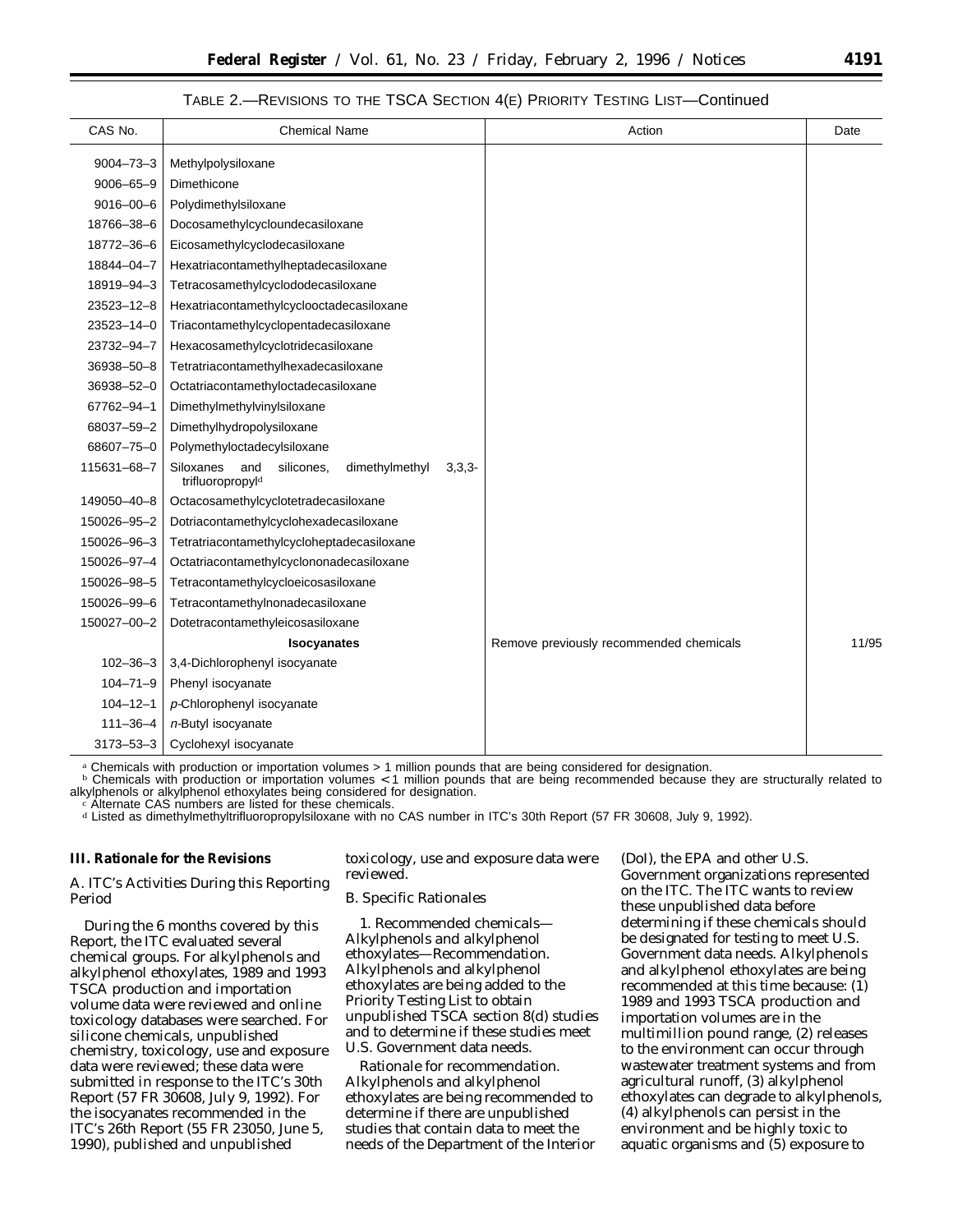alkylphenols and alkylphenol ethoxylates may result in estrogenic, reproductive or other adverse effects.

*Supporting information.* The Substructure-based Computerized Chemical Selection Expert System (*SuCCSES*) is used to identify chemicals with shared substructures and associated health or ecological effects and similar TSCA production or importation volumes (Walker, Refs. 4 and 6). *SuCCSES* was used to identify the alkylphenols and alkylphenol ethoxylates listed in Table 2. As indicated in Table 2, nine of the alkylphenols and alkylphenol ethoxylates have 1989 and 1993 TSCA production and importation volumes greater than 1 million pounds and are being considered for designation. The ITC is listing alternate CAS numbers for some of these alkylphenols and alkylphenol ethoxylates to increase the possibility of retrieving a study because it is filed under a different CAS number. Table 2 also indicates that 19 alkylphenols and alkylphenol ethoxylates are being recommended because they are structurally related to those being considered for designation. Relevant data from these additional 19 chemicals will be used to predict or gain insight into the activity of the 9 alkylphenols and alkylphenol ethoxylates being considered for designation when no data are available for those 9 chemicals. The ITC is recommending structurally-related chemicals and alternate CAS-numbered chemicals to increase the possibility of obtaining unpublished studies on alkylphenols and alkylphenol ethoxylates that are related to those being considered for designation.

*Existing U.S. Government data needs.* The ITC has identified several data needs for alkylphenols and alkylphenol ethoxylates: (1) chemical composition (major components and impurities), (2) environmental fate of components and impurities and (3) health and ecological effects, including toxicokinetics and endocrine-modulating effects.

*Completed activities of the ITC, EPA and alkylphenol manufacturers.* The ITC is aware that for a few alkylphenols and alkylphenol ethoxylates there are numerous studies including those already developed under TSCA section 4 (Talmage, Ref. 3). The ITC is also aware that for some of these chemicals, few health effects, environmental fate and ecological effects data are available. The ITC reviews of butylphenols, pentylphenols, octylphenols, and nonylphenols suggested that these chemicals had potential to cause biological effects. Studies by Soto et al. (Ref. 2), White et al. (Ref. 10) and

Purdom et al. (Ref. 1) suggest that alkylphenols and alkylphenol ethoxylates may cause endocrinemodulating effects. Soto et al. (Ref. 2) reported that nonylphenol and 4-tertbutylphenol caused proliferation of human estrogen-sensitive  $MCF<sub>7</sub>$  breast tumor cells. White et al. (Ref. 10) reported that 4-octylphenol, 4 nonylphenol and 4-nonylphenol diethoxylate were capable of stimulating vitellogenin gene expression in trout hepatocytes. Vitellogenin is a protein synthesized by the liver of oviparous fish in response to stimulation by estradiol or estrogenic compounds. Purdom et al. (Ref. 1) suggested that alkylphenols or alkylphenol ethoxylates may have been responsible for elevated vitellogenin concentrations in fish exposed to effluents from 15 sewagetreatment works.

The ITC previously designated three alkylphenols for testing. 2-sec-Butylphenol was designated in the 32nd Report (58 FR 38490, July 16, 1993). In response to this designation, the EPA solicited parties that would be interested in developing consent agreements for dermal absorption testing. The ITC designated 4-(1,1,3,3 tetramethylbutyl)phenol in its 11th Report (47 FR 54625, December 3, 1982) and 2,6-di-tert-butylphenol in its 18th Report (51 FR 18368, May 19, 1986). In response to these designations, the EPA implemented testing and the alkylphenol manufacturers developed the TSCA section 4 chemical fate and aquatic toxicity data. These data have been published (Walker, Refs. 5, 7, and 8).

The EPA has pursued testing for two other alkylphenols. The EPA published a TSCA section 4 notice proposing reproductive effects and developmental toxicity testing for dodecylphenol (56 FR 9092, March 4, 1991). The EPA worked with the alkylphenol manufacturers to develop chemical fate and aquatic toxicity data for branched 4 nonylphenol under a TSCA section 4 Enforceable Consent Agreement/Order (55 FR 5991, February 21, 1990). These data for branched 4-nonylphenol have been published (Walker, Ref. 8).

The TSCA section 8(d) rule that EPA promulgated for 2-sec-butylphenol did not require submission of ecological effects data (59 FR 5956, February 9, 1994). The ITC is recommending that the EPA amend this rule to require submission of ecological effects data in response to the data needs of the DoI and EPA. In response to the ITC's designations of 4-(1,1,3,3 tetramethylbutyl)phenol and 2,6-di-tertbutylphenol, the EPA promulgated TSCA section 8(d) rules. The ITC will

include studies that were submitted in response to these rules in its review of other unpublished studies that are submitted in response to the TSCA section 8(d) rules that the EPA will promulgate for the other alkylphenols or alkylphenol ethoxylates listed in Table 2. The ITC is not recommending these three alkylphenols because TSCA section 8(d) studies were previously submitted in response to these designations.

*Related activities.* The Organisation for Economic Cooperation and Development (OECD) has three of the recommended and two of the previously-designated alkylphenols in its Screening Information Data Sets (SIDS) program. The recommended alkylphenols with their sponsoring countries listed in parentheses are 4 tert-butylphenol (Japan), nonylphenol (mixed isomers) (United Kingdom and United States) and branched 4 nonylphenols (mixed isomers) (United Kingdom). The previously-designated alkylphenols are 4-(1,1,3,3 tetramethylbutyl)phenol and 2,6-di-tertbutylphenol (both the United States). The National Toxicology Program has scheduled branched 4-nonylphenols (mixed isomers) for a multigeneration reproductive effects and developmental toxicity test. The National Academy of Sciences is planning to review published data on hormone-related chemicals in the environment and alkylphenols is one chemical group for which they will be reviewing data. Industry convened the Endocrine Issues Coalition in 1995 to address scientific issues related to subtances in the environment that potentially may modulate the endocrine system. The CMA's Alkylphenols and Ethoxylates Panel is a member of this Coalition.

2. *Removal of chemicals from the Priority Testing List—a. Silicone chemicals*. Fifty-six silicone chemicals were recommended for health effects testing in the ITC's 30th Report to meet the data needs of the Food and Drug Administration (57 FR 30608, July 9, 1992). In response to this recommendation, the Silicones Environmental Health and Safety Council (SEHSC) met with the ITC and the EPA to discuss unpublished toxicity, use and exposure data. Most of the unpublished toxicity and exposure data were submitted in response to the TSCA section 8(d) reporting rule that was promulgated in response to the ITC's 30th Report recommendations (58 FR 28511, May 15, 1993) and the technical amendments to that rule (58 FR 47647, September 10, 1993). All of the use data and some of the exposure data were submitted voluntarily to the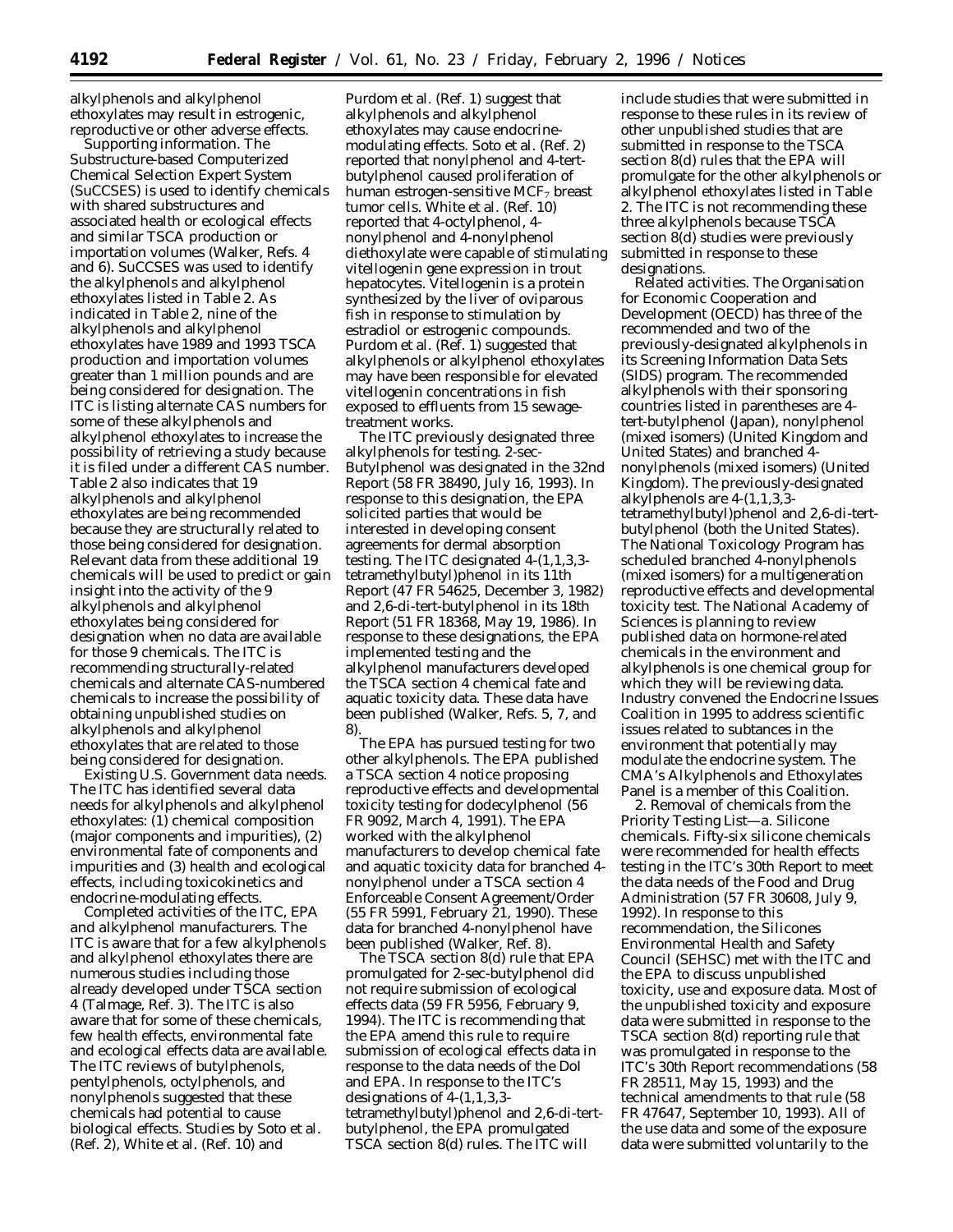ITC by the SEHSC. Interactions with the SEHSC facilitated information exchange and data development for a previouslydesignated siloxane,

octamethylcyclotetrasiloxane (Walker and Smock, Ref. 9). The SEHSC worked with the ITC and the EPA to develop a

computerized system of physical properties, effects and use data for the 56 recommended silicone chemicals. The ITC has used the information in this system, the TSCA section 8(a) production and exposure data, and the information submitted voluntarily by

the SEHSC to determine that, at this time, 43 of the previously-recommended silicone chemicals should be removed from the *Priority Testing List* (Table 2). The specific rationales for removing these chemicals are listed in the following Table 3.

TABLE 3.—PREVIOUSLY RECOMMENDED SILICONE CHEMICALS BEING REMOVED FROM THE PRIORITY TESTING LIST

| CAS No.         | <b>Chemical Name</b>                                               | Removal rationale                                                                                        |
|-----------------|--------------------------------------------------------------------|----------------------------------------------------------------------------------------------------------|
| $999 - 97 - 3$  | Hexamethyldisilazane                                               |                                                                                                          |
| $9006 - 65 - 9$ | Dimethicone                                                        | Highly reactive with moisture and therefore difficult to test for health effects                         |
| $9016 - 00 - 6$ | Polydimethylsiloxane                                               | Highly reactive with moisture and therefore difficult to test for health effects                         |
| $9004 - 73 - 3$ | Methylpolysiloxane                                                 |                                                                                                          |
| 115631-68-7     | Siloxanes and silicones, dimethylmethyl 3,3,3-<br>trifluoropropyla | Synonyms for dimethyl silicones and siloxanes that remains on the Priority<br><b>Testing List</b>        |
| 67762-94-1      | Dimethylmethylvinylsiloxane                                        | Site-limited intermediates used in the production of siloxane polymers                                   |
| 68037-59-2      | Dimethylhydropolysiloxane                                          | Site-limited intermediates used in the production of siloxane polymers                                   |
| 68607-75-0      | Polymethyloctadecylsiloxane                                        | Siloxane polymers that are consumed in their end use                                                     |
| $546 - 56 - 5$  | Octaphenylcyclotetrasiloxane                                       | Siloxane that has no commercial sales or applications at this time                                       |
| 2370-88-9       | Tetramethylcyclotetrasiloxane                                      | Siloxane that has no commercial sales or applications at this time                                       |
| 2374-14-3       | Trifluoropropylmethylcyclotrisiloxane                              | Siloxane that has no commercial sales or applications at this time                                       |
| 2554-06-5       | Methylvinylcyclosiloxane                                           | Siloxane that has no commercial sales or applications at this time                                       |
| 2627-95-4       | Tetramethyldivinyldisiloxane                                       | Siloxane that has no commercial sales or applications at this time                                       |
|                 | <b>Linear Siloxanes</b>                                            |                                                                                                          |
| $107 - 52 - 8$  | Tetradecamethylhexasiloxane $(L_6)^b$                              | Siloxanes that are limited to industrial applications and transformed to poly-<br>mers during processing |
| $541 - 01 - 5$  | Hexadecamethylheptasiloxane $(L_7)$                                | Siloxanes that are limited to industrial applications and transformed to poly-<br>mers during processing |
| 556-69-4        | Octadecamethyloctasiloxane (L <sub>8</sub> )                       | Siloxanes that are limited to industrial applications and transformed to poly-<br>mers during processing |
| 2652-13-3       | Eicosamethylnonasiloxane (L9)                                      | Siloxanes that are limited to industrial applications and transformed to poly-<br>mers during processing |
| $556 - 70 - 7$  | Docosamethyldecasiloxane $(L_{10})$                                | Siloxanes that are limited to industrial applications and transformed to poly-<br>mers during processing |
| $107 - 53 - 9$  | Tetracosamethylundecasiloxane (L11)                                | Siloxanes that are limited to industrial applications and transformed to poly-<br>mers during processing |
| 2471-08-1       | Hexacosamethyldodecasiloxane $(L_{12})$                            | Siloxanes that are limited to industrial applications and transformed to poly-<br>mers during processing |
| 2471-09-2       | Octacosamethyltridecasiloxane $(L_{13})$                           | Siloxanes that are limited to industrial applications and transformed to poly-<br>mers during processing |
| $2471 - 10 - 5$ | Triacontamethyltetradecasiloxane $(L_{14})$                        | Siloxanes that are limited to industrial applications and transformed to poly-<br>mers during processing |
| $2471 - 11 - 6$ | Dotriacontmethylpentadecasiloxane (L15)                            | Siloxanes that are limited to industrial applications and transformed to poly-<br>mers during processing |
| 36938-50-8      | Tetratriacontamethylhexadecasiloxane $(L_{16})$                    | Siloxanes that are limited to industrial applications and transformed to poly-<br>mers during processing |
| 18844-04-7      | Hexatriacontamethylheptadecasiloxane $(L_{17})$                    | Siloxanes that are limited to industrial applications and transformed to poly-<br>mers during processing |
| 36938-52-0      | Octatriacontamethyloctadecasiloxane $(L_{18})$                     | Siloxanes that are limited to industrial applications and transformed to poly-<br>mers during processing |
| 150026-99-6     | Tetracontamethylnonadecasiloxane $(L_{19})$                        | Siloxanes that are limited to industrial applications and transformed to poly-<br>mers during processing |
| 150027-00-2     | Dotetracontamethyleicosasiloxane $(L_{20})$                        |                                                                                                          |
|                 | <b>Cyclic Siloxanes</b>                                            |                                                                                                          |
| $541 - 05 - 9$  | Hexamethylcyclotrisiloxane $(D_3)^c$                               | Siloxanes that are limited to industrial applications and transformed to poly-<br>mers during processing |
| $107 - 50 - 6$  | Tetradecamethylcyloheptasiloxane $(D_7)$                           | Siloxanes that are limited to industrial applications and transformed to poly-<br>mers during processing |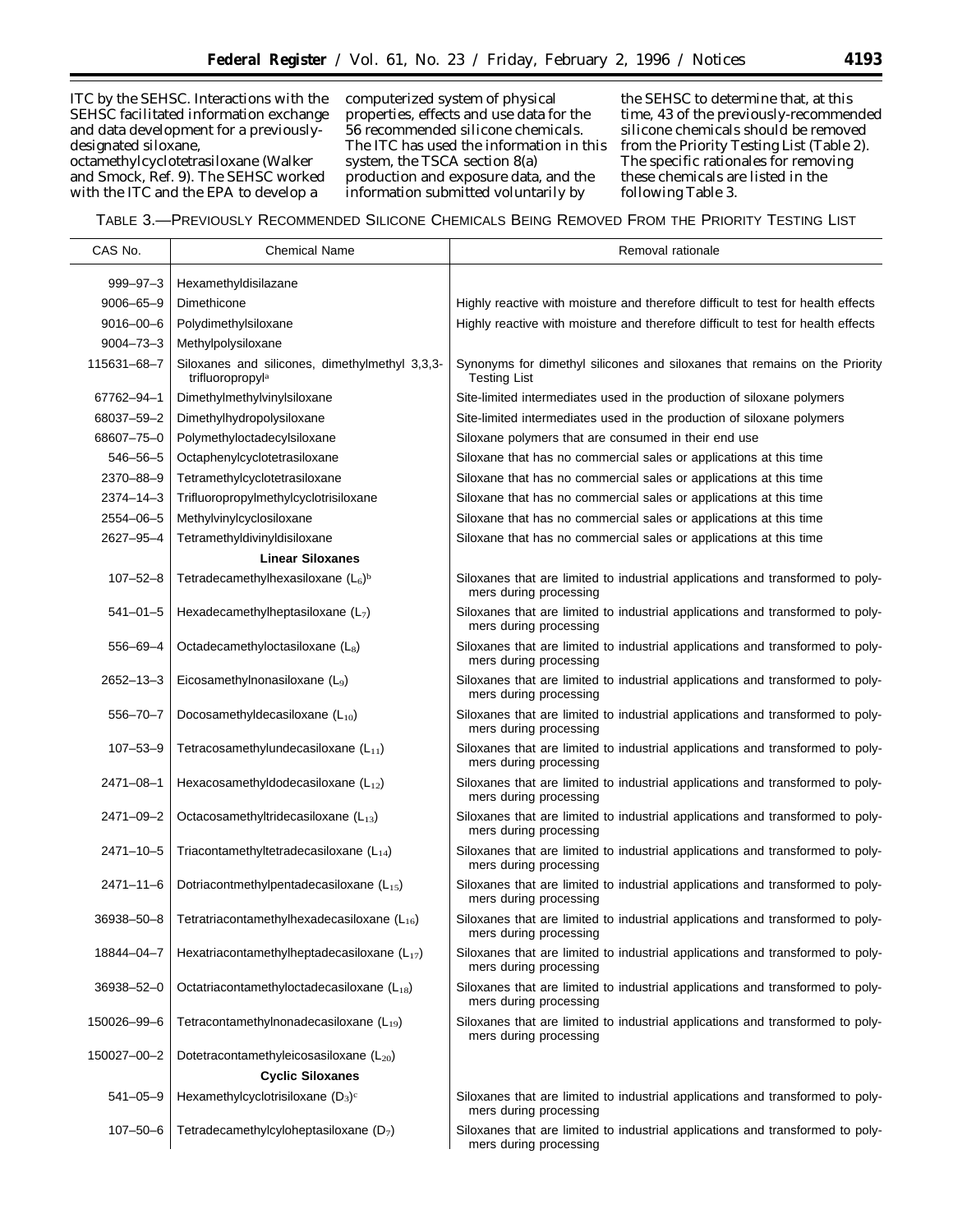# TABLE 3.—PREVIOUSLY RECOMMENDED SILICONE CHEMICALS BEING REMOVED FROM THE PRIORITY TESTING LIST— **Continued**

| CAS No.          | <b>Chemical Name</b>                                     | Removal rationale                                                                                        |
|------------------|----------------------------------------------------------|----------------------------------------------------------------------------------------------------------|
| $556 - 68 - 3$   | Hexadecamethylcyclooctasiloxane $(D_8)$                  | Siloxanes that are limited to industrial applications and transformed to poly-<br>mers during processing |
| $556 - 71 - 8$   | Octadecamethylcyclononasiloxane (D <sub>9</sub> )        | Siloxanes that are limited to industrial applications and transformed to poly-<br>mers during processing |
| 18772-36-6       | Eicosamethylcyclodecasiloxane $(D_{10})$                 | Siloxanes that are limited to industrial applications and transformed to poly-<br>mers during processing |
| 18766-38-6       | Docosamethylcycloundecasiloxane $(D_{11})$               | Siloxanes that are limited to industrial applications and transformed to poly-<br>mers during processing |
| 18919-94-3       | Tetracosamethylcyclododecasiloxane ( $D_{12}$ )          | Siloxanes that are limited to industrial applications and transformed to poly-<br>mers during processing |
| 23732-94-7       | Hexacosamethylcyclotridecasiloxane ( $D_{13}$ )          | Siloxanes that are limited to industrial applications and transformed to poly-<br>mers during processing |
| 149050-40-8      | Octacosamethylcyclotetradecasiloxane $(D_{14})$          | Siloxanes that are limited to industrial applications and transformed to poly-<br>mers during processing |
| 23523-14-0       | Triacontamethylcyclopentadecasiloxane ( $D_{15}$ )       | Siloxanes that are limited to industrial applications and transformed to poly-<br>mers during processing |
| 150026-95-2      | Dotriacontamethylcyclohexadecasiloxane ( $D_{16}$ )      | Siloxanes that are limited to industrial applications and transformed to poly-<br>mers during processing |
| 150026-96-3      | Tetratriacontamethylcycloheptadecasiloxane<br>$(D_{17})$ | Siloxanes that are limited to industrial applications and transformed to poly-<br>mers during processing |
| $23523 - 12 - 8$ | Hexatriacontamethylcyclooctadecasiloxane<br>$(D_{18})$   | Siloxanes that are limited to industrial applications and transformed to poly-<br>mers during processing |
| 150026-97-4      | Octatriacontamethylcyclononadecasiloxane<br>$(D_{19})$   | Siloxanes that are limited to industrial applications and transformed to poly-<br>mers during processing |
| 150026-98-5      | Tetracontamethylcycloeicosasiloxane $(D_{20})$           | Siloxanes that are non-isolated components of dimethyl siloxanes                                         |

a Listed as dimethylmethyltrifluoropropylsiloxane with no CAS number in ITC's 30th Report (57 FR 30608, July 9, 1992).

**b** L followed by a number refers to the number of repeating dimethyl siloxanes in a linear chain.

c D followed by a number refers to the number of repeating dimethyl siloxanes in a cyclic chain.

There are 13 siloxanes remaining on the *Priority Testing List* as shown in the following Table 4:

# TABLE 4.—SILOXANES REMAINING ON THE PRIORITY TESTING LIST

| CAS No.         | <b>Chemical Name</b>                                            |
|-----------------|-----------------------------------------------------------------|
|                 | <b>Cyclic Siloxanes</b>                                         |
| $556 - 67 - 2$  | Octamethylcyclotetrasiloxane $(D_4)$                            |
| $541 - 02 - 6$  | Decamethylcyclopentasiloxane $(D_5)$                            |
| $540 - 97 - 6$  | Dodecamethylcyclohexasiloxane $(D_6)$                           |
| 69430-24-6      | Cyclopolydimethylsiloxane $(D_x)$                               |
|                 | <b>Linear Siloxanes</b>                                         |
| $107 - 46 - 0$  | Hexamethyldisiloxane $(L_2)$                                    |
| $107 - 51 - 7$  | Octamethyltrisiloxane $(L_3)$                                   |
| $141 - 62 - 8$  | Decamethyltetrasiloxane $(L_4)$                                 |
| $141 - 63 - 9$  | Dodecamethylpentasiloxane $(L_5)$                               |
|                 | <b>Phenyl Siloxanes</b>                                         |
| 68083-14-7      | Dimethyldiphenylsiloxane <sup>a</sup>                           |
|                 | <b>Polymers</b>                                                 |
| 63148-62-9      | Dimethyl silicones and siloxanes <sup>a</sup>                   |
| $9006 - 65 - 9$ |                                                                 |
| $9016 - 00 - 6$ |                                                                 |
| 67762-90-7      | Dimethyl silicones and siloxanes, reaction products with silica |
| 68037-74-1      | Dimethylmonomethylpolysiloxanes                                 |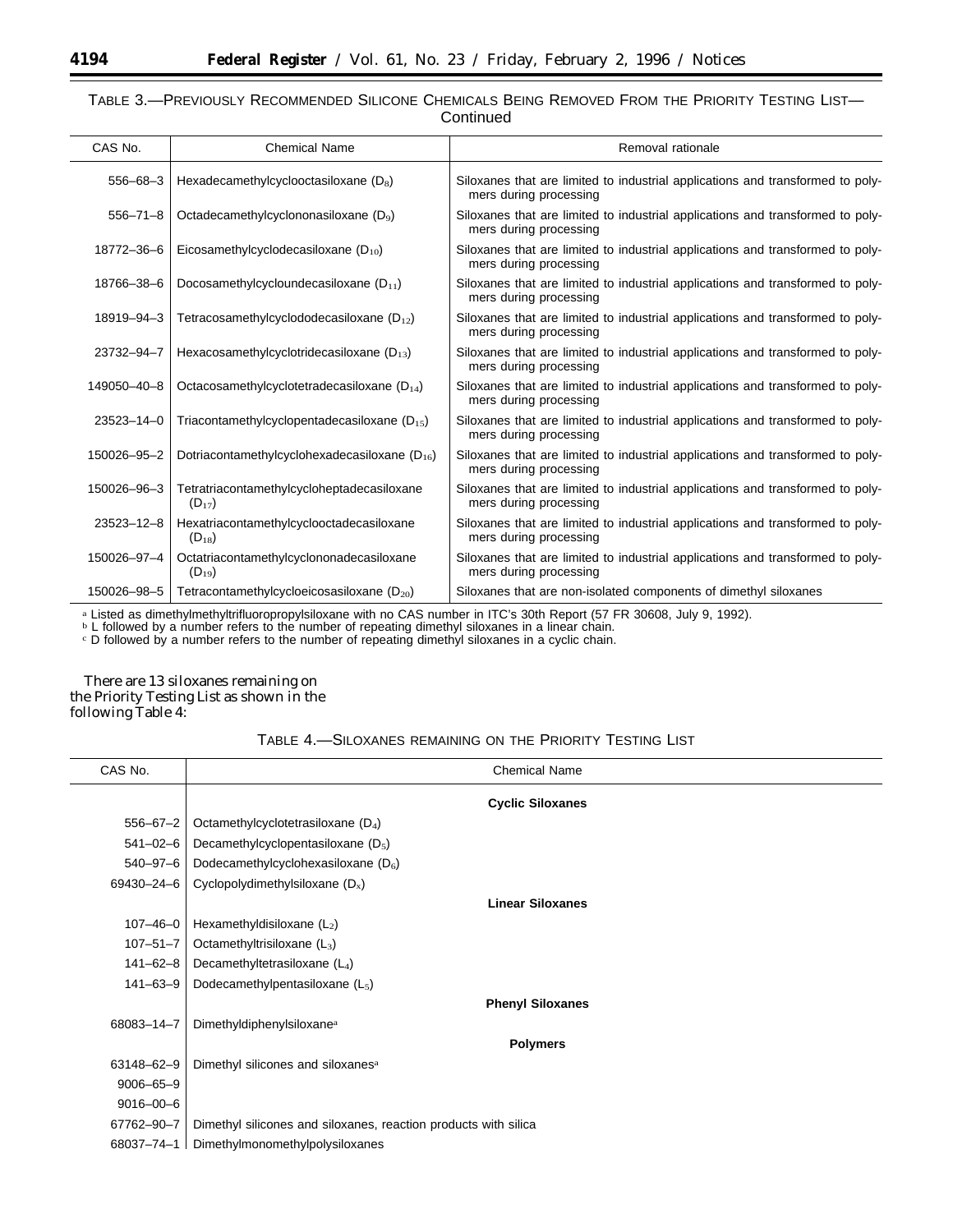| TABLE 4.—SILOXANES REMAINING ON THE PRIORITY TESTING LIST—Continued |  |
|---------------------------------------------------------------------|--|
|---------------------------------------------------------------------|--|

| CAS No. | Chemical Name                                                    |
|---------|------------------------------------------------------------------|
|         | 70131–67–8   Dimethyl silicones and siloxanes hydroxy terminated |

aAlternate CAS numbers are listed for this chemical.

### b. Isocyanates.

In its 26th Report, the ITC recommended a group of 43 isocyanates for physical and chemical property testing in response to a nomination from the EPA to support its TSCA New Chemicals Program (55 FR 23050, June 5, 1990). The ITC removed 28 of these isocyanates from the *Priority Testing List* in its 35th Report 59 FR 67596, December 29, 1994). The ITC is removing 5 more isocyanates from the *List* in this Report (Table 2). 3,4- Dichlorophenyl isocyanate and *p*chlorophenyl isocyanate are being removed because 1993 production volumes were less than 10,000 pounds. Phenyl isocyanate is being removed because 1993 production volumes were less than 1,000,000 pounds and there are no currently identified U.S. Government data needs. *n-*Butyl isocyanate and cyclohexyl isocyanate are being removed because there are no currently identified U.S. Government data needs.

**IV. Activities Related to Previously-Recommended Chemicals**

#### *A. High Production Volume Chemicals*

The ITC solicited use and exposure data for 12 High Production Volume Chemicals (HPVCs) in its 36th report (60 FR 42982, August 17, 1995) and suggested a 60–day submission deadline from the FR publication date (October 17, 1995). In response to that solicitation, the ITC received a September 15, 1995, submission from Eastman Chemical Company for diethylene glycol monoethyl ether acetate (CAS No. 112–15–2), a September 19, 1995, offer from the Zeneca Corporation to provide use and exposure data for trichloromethane sulfenyl chloride (CAS No. 594–42–3) and an October 12, 1995, submission from Ferro Corporation for diethylene glycol dimethyl ether (CAS No. 111–96– 6). The ITC will review the use and exposure data for these three HPVCs. The ITC appreciates these timely responses and encourages the manufacturers, processors, and users of the other nine HPVCs to contact the ITC

with offers to provide use and exposure data.

#### *B. Isocyanates*

The ITC is soliciting consumer use data for the nine diisocyanates remaining on the *Priority Testing List* (Table 5). The data are being solicited to address the information needs of the Consumer Product Safety Commission (CPSC). For several of these isocyanates, the ITC is continuing its review of exposure, health effects and chemical fate information, including information based on structure-activity relationships (SARs), in response to concerns of the Department of Defense (DoD) and the EPA.

In its 26th Report, the ITC recommended a group of 43 isocyanates for physical and chemical property testing in response to a nomination from the EPA to support its TSCA New Chemicals Program (55 FR 23050, June 5, 1990). As noted above in section III(B)(2)(b) of this ITC Report, 33 of these isocyanates have been removed from the *Priority Testing List*. The 10 remaining isocyanates are listed in the following Table 5.

| Table 5.—Isocyanates Remaining on the Priority Testing List |  |  |
|-------------------------------------------------------------|--|--|
|-------------------------------------------------------------|--|--|

| CAS No.         |                                                          | <b>Chemical Name</b> |
|-----------------|----------------------------------------------------------|----------------------|
|                 |                                                          | Monoisocyanate       |
| $329 - 01 - 1$  | $(\alpha, \alpha, \alpha$ -Trifluoro-m-tolyl) isocyanate | <b>Diisocyanates</b> |
| $91 - 08 - 7$   | 2,6-Toluene diisocyanate (2,6-TDI)                       |                      |
| $101 - 68 - 8$  | 4,4'-Diphenylmethane diisocyanate (MDI)                  |                      |
| $584 - 84 - 9$  | 2,4-Toluene diisocyanate (2,4-TDI)                       |                      |
| $4035 - 89 - 6$ | Tris(isocyanatohexyl)biuret                              |                      |
| $4098 - 71 - 9$ | Isophorone diisocyanate                                  |                      |
| $5124 - 30 - 1$ | 1,1'-Methylenebis(4-isocyanatocyclohexane)               |                      |
| 5873-54-1       | 1-Isocyanato-2-((4-isocyanatophenyl)methyl)benzene       |                      |
| 26447-40-5      | 1,1'-Methylenebis(isocyanatobenzene)                     |                      |
| 26471-62-5      | Toluene diisocyanate (80% 2,4-TDI; 20% 2,6-TDI)          |                      |

For these 10 isocyanates, the ITC is reviewing data on 1993 TSCA production and importation volumes, as well as published and unpublished (TSCA section 8(d), 8(e), FYI, etc.) data on physical and chemical properties, environmental fate and releases, health

effects, occupational exposures and uses. For each of these isocyanates, the ITC is monitoring ongoing testing, including any testing that might be considered by the International Isocyanates Institute, the CMA or the OECD.

At this time, the ITC has determined that there are insufficient consumer use and exposure data to permit an accurate assessment of exposure or the need for additional testing of the diisocyanates listed in Table 5. The ITC is soliciting consumer use data on these as well as